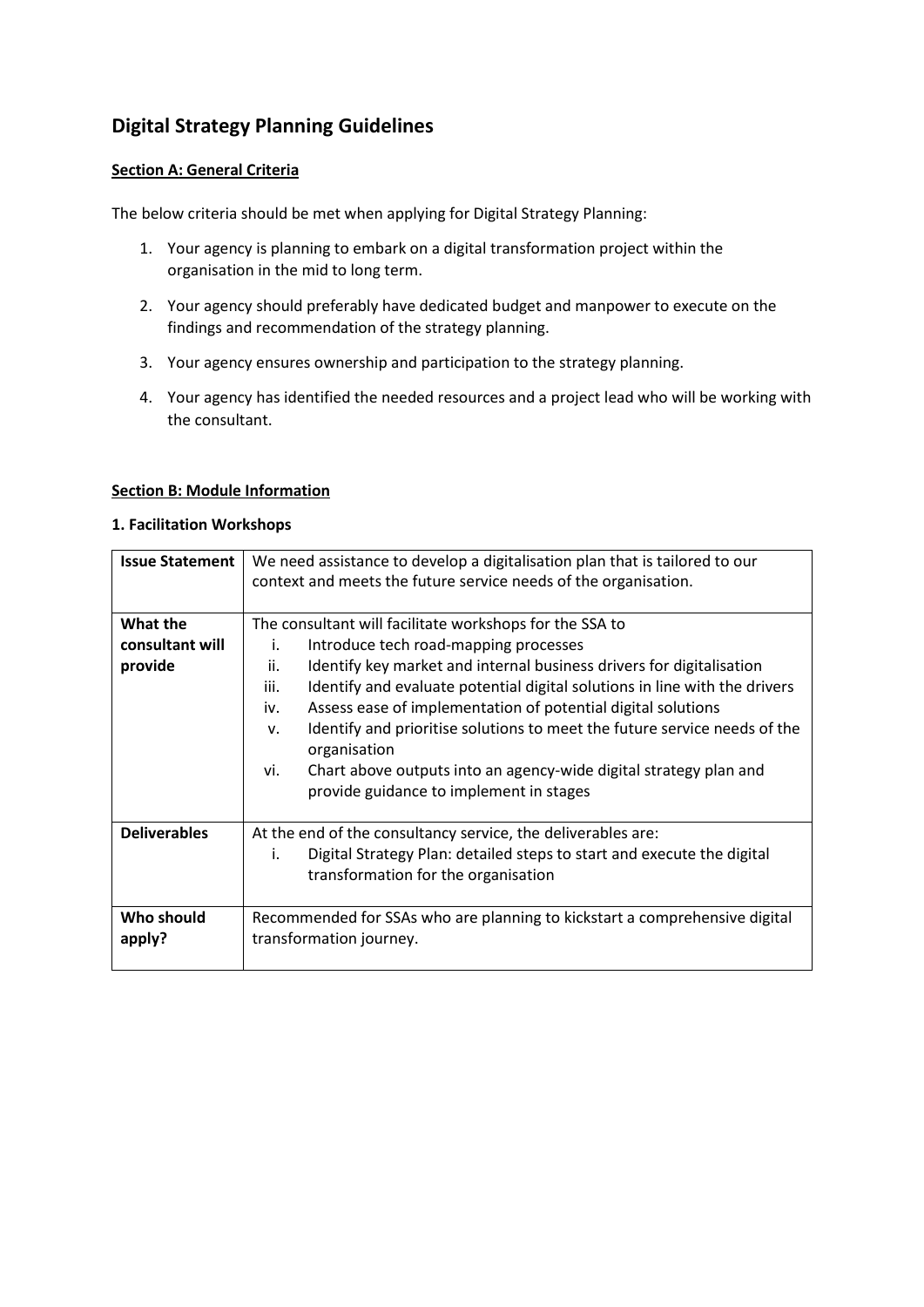## **2. Change Management Planning**

| <b>Issue Statement</b> | As part of the changes resulting from our digital plan, we need help on how to<br>enable our stakeholders, clients and staff to manage and cope with the<br>changes. |
|------------------------|----------------------------------------------------------------------------------------------------------------------------------------------------------------------|
| What the               | The consultant will provide the needed templates, tools and advice to assist                                                                                         |
| consultant will        | the SSA to                                                                                                                                                           |
| provide                | Identify the key change elements resulting from the digital plan<br>i.<br>implementation                                                                             |
|                        | ii.<br>Assess the scope, impact and severity of the changes                                                                                                          |
|                        | Develop change management strategies for each affected target group<br>iii.                                                                                          |
|                        | Develop plans to manage resistance to change<br>iv.                                                                                                                  |
|                        | Secure buy-in from key stakeholders<br>v.                                                                                                                            |
| <b>Deliverables</b>    | At the end of the consultancy service, the deliverables are:                                                                                                         |
|                        | Change Management Plan: comprehensive steps to managing change<br>i.<br>within the organisation                                                                      |
| Who should             | Recommended for SSAs implementing IT solutions with multiple stakeholders                                                                                            |
| apply?                 | of diverse needs, undergoing significant changes with potential resistance<br>considerations.                                                                        |

### **3. Change Management Implementation**

| <b>Issue Statement</b> | As part of the changes resulting from our digital plan, we need assistance in the<br>actual implementation of the change management strategies in order to<br>secure buy-in from stakeholders. |
|------------------------|------------------------------------------------------------------------------------------------------------------------------------------------------------------------------------------------|
| What the               | The consultant will provide the needed templates, tools and advice to assist                                                                                                                   |
| consultant will        | the SSA to                                                                                                                                                                                     |
| provide                | Execute change management strategies to support the digital plan<br>İ.                                                                                                                         |
|                        | Review and refine change management plans, if needed<br>ii.                                                                                                                                    |
|                        | iii.<br>Secure buy-in from key stakeholders                                                                                                                                                    |
| <b>Deliverables</b>    | At the end of the consultancy service, the deliverables are:                                                                                                                                   |
|                        | Change Management Implementation: guidance in implementing the<br>i.<br>change management strategies                                                                                           |
| Who should             | Recommended for SSAs who need guidance and support for implementing                                                                                                                            |
| apply?                 | change management strategies involving multiple stakeholders of diverse<br>needs, undergoing significant changes with potential resistance considerations.                                     |